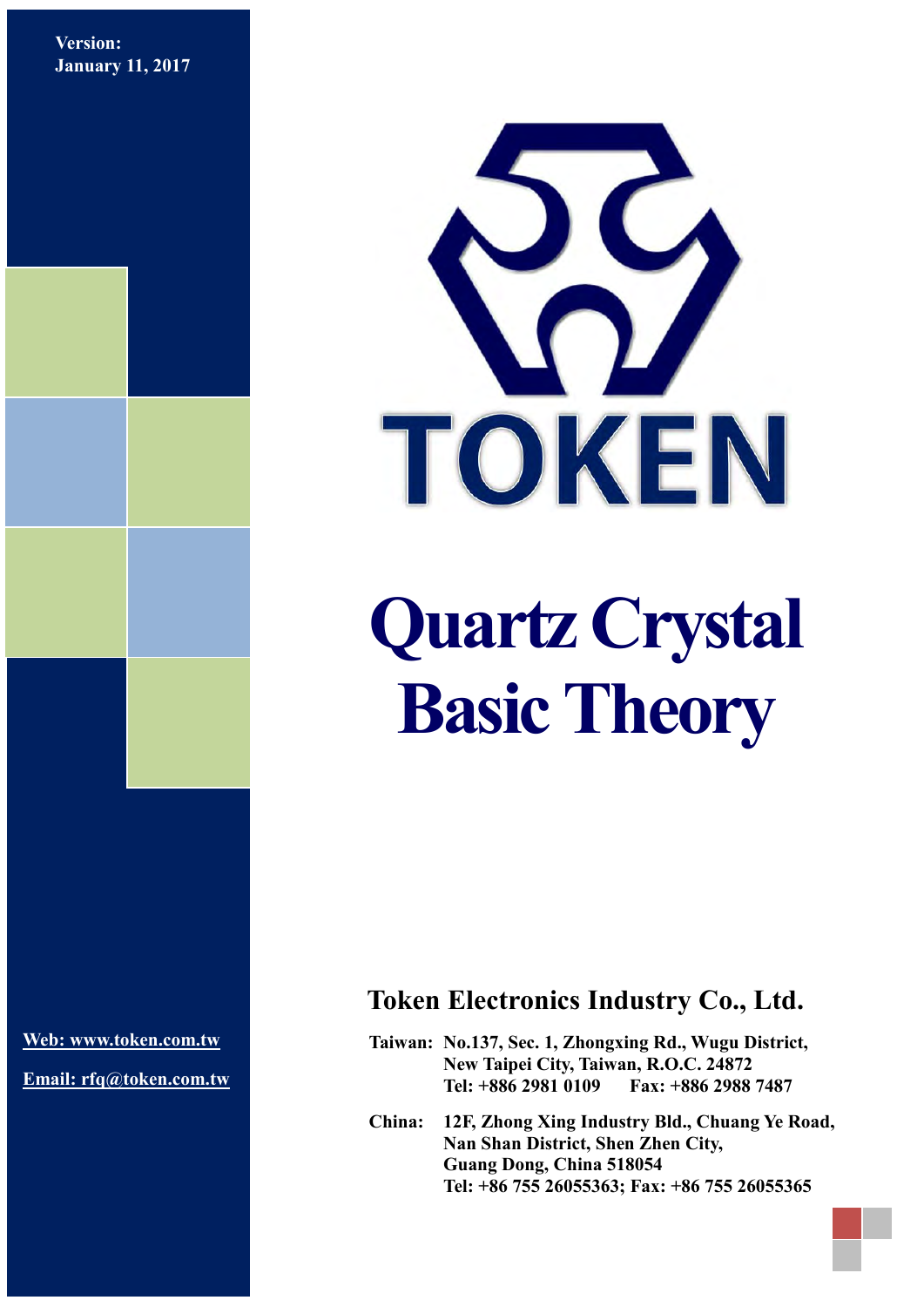

# **Quartz Crystal Basic Theory**

### **Quartz Crystal Basic Theory**

#### **What is "Quartz"?**

The technical formula is  $SiO<sub>2</sub>$  and is the major constituent in many rocks and sand. The crystalline form of  $SiO<sub>2</sub>$  or quartz is relatively abundant in nature, but in the highly pure form required for the manufacture of quartz crystal units, the supply tends to be small. The limited supply and the high cost of natural quartz have resulted in the development of a synthetic quartz manufacturing industry. The synthetic quartz manufacturing technology turns quartz crystals an indispensable component of modern electronic production.

#### **What is the "Quartz Crystal Units"?**

Quartz units consist of a piece of piezoelectric material precisely dimensioned and orientated with respect to the crystallographic axes. This wafer (also called plate or blank) has one or more pairs of conductive electrodes, formed by vacuum evaporation. When an electric field is applied between the electrodes the piezoelectric effect excites the wafer into mechanical vibration.

**Quartz crystal units (often called crystal resonators)** are widely used in frequency control applications because of their unequalled combination of high Q, stability, small size and low cost. Many different substances have been investigated as possible resonator materials, but for many years quartz units have been preferred in satisfying needs for precise frequency control. Compared to other resonators, for example, LC circuits, mechanical resonators such as tuning forks, and piezoelectric ceramic resonators based or other single-crystal materials, the quartz unit has an unique combination of properties.

First, the material properties of single-crystal quartz are extremely stable with time, temperature, and other environmental changes, as well as highly repeatable from one specimen to another. The acoustic loss or internal friction of quartz is very low, which results in a quartz unit having an extremely high Q-factor. The intrinsic Q of quartz is about  $10^7$  at 1 MHz. Mounted resonators typically have Q factors ranging from tens of thousands to several hundred thousand, which is orders of magnitude better than the best LC circuits.

The second key property of the quartz unit is its stability with respect to temperature variation. Depending on the shape and orientation of the crystal blank, many different modes of vibration can be used and it is possible to control the frequency-temperature characteristics of the quartz resonator to within close limits by an appropriate choice. The most commonly used type of resonator is the AT-cut, where the quartz blank is in the form of thin plate cut as an angle of about 35°15' to the optic axis of the crystal.

The third essential characteristic of the quartz unit is related to the stability of its mechanical properties. Short and long term stabilities manifested in frequency drifts of only a few parts per million per year are readily available from commercial units. Precision crystal units manufactured under closely controlled conditions are second only to atomic clocks in the frequency stability and precision achieved.

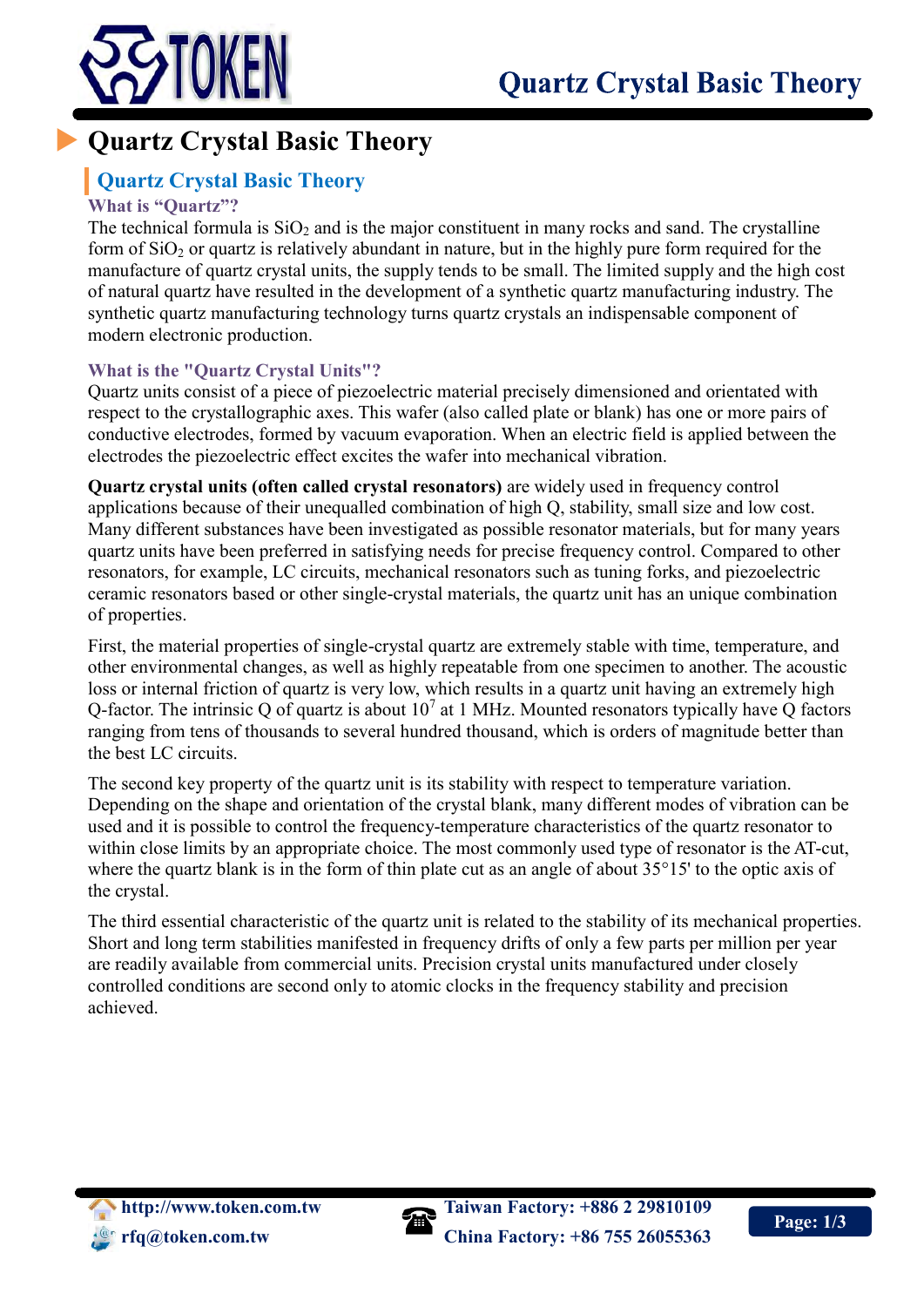

#### **How Piezoelectricity Works for "Quartz Unit"?**

The word piezo-electricity takes its name from the Greek piezein "to press", which literally means pressure electricity. Certain classes of piezoelectric materials will in general react to any mechanical stresses by producing an electrical charge. In a piezoelectric medium the strain or the displacement depends linearly on both the stress and the field. The converse effect also exists, whereby a mechanical strain is produced in the crystal by a polarising electric field. This is the basic effect which produces the vibration of a quartz crystal.

#### **What Makes Optimal Angle of Cut So Important?**



**Figure-1 - Quartz - Optimal Angle Cut**

The right schematic diagram (Figure-1) is a cultured quartz crystal grown from a Y-oriented seed crystal for use in fabricating AT-cut resonators. A seed crystal establishes the initial crystal orientation and encourages growth in the Y direction at the expense of the Z-axis. Seed crystals are carefully selected by Token to avoid defects which might propagate as the crystal grows. The position of the seed crystal is indicated. The lines sloping left from the x-axis mark the saw cut position for AT plates, the line sloping to the right indicates the BT-cut. In practice, these angles are very critical and are precisely determined using Bragg diffraction (also referred to as the Bragg formulation of X-ray diffraction).

The AT-cut characteristic is the most commonly used type of resonator. It has a frequency temperature coefficient described by a cubic function of temperature, which can be precisely controlled by small variations in the angle of cut. This cubic behavior is in contrast to most other crystal cuts which give a parabolic temperature characteristic. It makes the AT-cut well suited to applications requiring a high degree of frequency stability over wide temperature ranges. Other important characteristics are aging and quality factor Q.